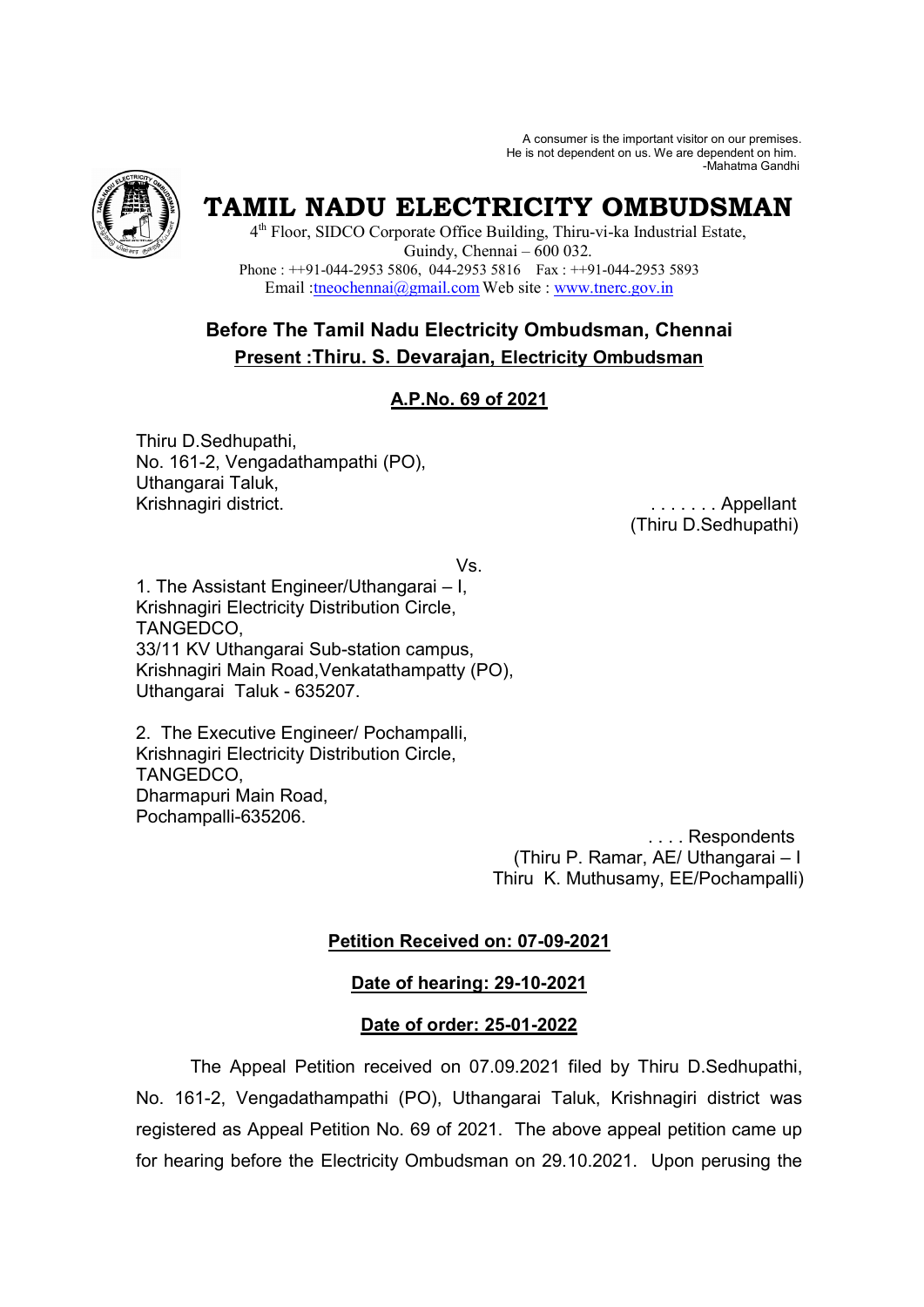Appeal Petition, Counter affidavit, written argument and the oral submission made on the hearing date from both the parties, the Electricity Ombudsman passes the following order.

## **ORDER**

#### 1. **Prayer of the Appellant:**

The Appellant has prayed to shift the electric lines which are passing through his land to some other place without any cost.

## **2.0 Brief History of the case:**

2.1 The appellant has represented to the AE/Uthangarai-I to shift the 33 KV electric lines which is passing though his land at Vengadathampatti Village without any cost.

2.2 The AE/Uthangarai-I has evolved an estimate for an amount of Rs.6,31,660/- got sanctioned for shifting the 33 KV lines and poles and the demand notice to pay the amount was communicated to the appellant. Having received the demand notice the appellant didn't pay the estimate cost.

2.3 The appellant has filed a petition with the CGRF of Krishnagiri EDC on 18.04.2021. The application was not taken on the file of the Chairman, CGRF, Krishnagiri EDC. Hence, the appellant preferred this appeal petition before the Electricity Ombudsman.

### **3.0 Hearing held by the Electricity Ombudsman:**

3.1 To enable the Appellant and the Respondent to put forth their arguments, a hearing was conducted on 29.10.2021 through video conferencing.

3.2 The Appellant Thiru D.Sedhupathi has attended the hearing and put forth his arguments.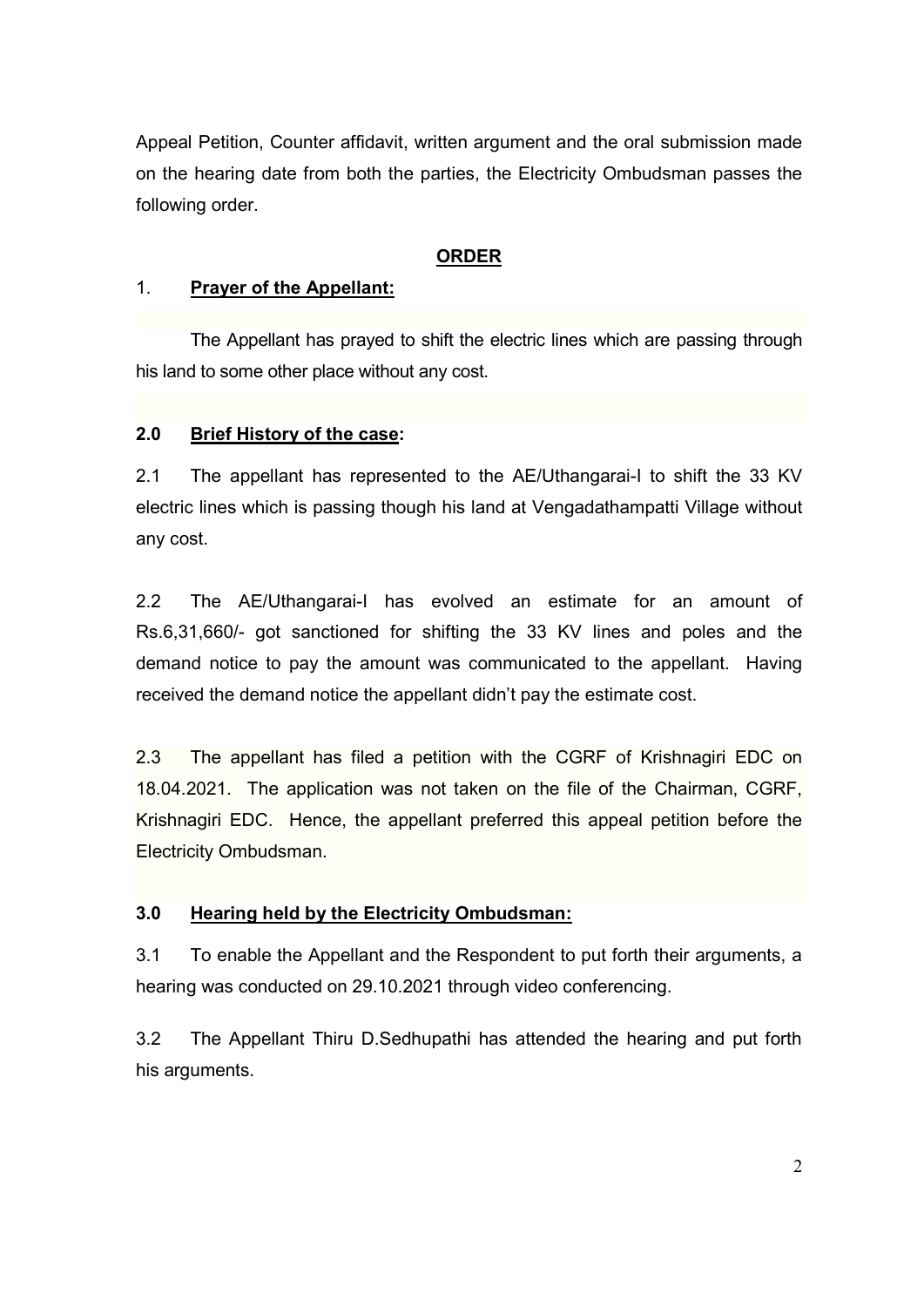3.3 The respondents Thiru P. Ramar, AE/ Uthangarai – I and Thiru K. Muthusamy, EE/Pochampalli of Krishnagiri Electricity Distribution Circle have attended the hearing and put forth their arguments.

3.4 As the Electricity Ombudsman is the appellate authority, only the prayers which were submitted before the CGRF are considered for issuing order. Further the prayer which requires relief under the Regulations for CGRF and Electricity Ombudsman, 2004 alone are discussed hereunder.

## **4.0 Arguments of the Appellant :**

4.1 The Appellant has filed this petition to shift the electric lines which is passing through his land in New S.No.81/29,81/30,81/31; Old Survey number 81/1A in Vengadathampatti Village, Uthangarai Taluk, Krishnagiri – District without any cost because of the Electricity Board did not get any consent from vendor (Previous owner) and did not pay any compensation to vendor (Previous owner).

4.2 The Appellant has stated that erecting electric pole/transformer without getting any consent from the landowner and without paying any compensation, is not correct, and since he purchased the said property, the Electricity Board will have to shift the Electric Transformer from the Appellant's land to some other place without any cost.

4.3 The Appellant has stated that he had approached the Uthangarai- 1 Assistant Engineer (Mr.Ramar) on Dec-2020 to shift the electric pole to other place and given petition to him but he didn't consider the Appellant's petition and finally he approached the Executive Engineer/Pochampally on May-2021. In June, Uthangarai- 1 Assistant Engineer provided an estimate around Rs. 6L stating that appellant need to pay the amount within 15 days from the receipt then only will shift the Electric pole from the existing 23 feet road.

4.4 The Appellant has stated that he approached the Superintending Engineer, Krishnagiri, Mrs. Er. A. Anchala Sagaya Mary regarding the petition filled in CGRF 1804211216953, but she didn't speak with him, and Mr. Palani (ADE) was explaining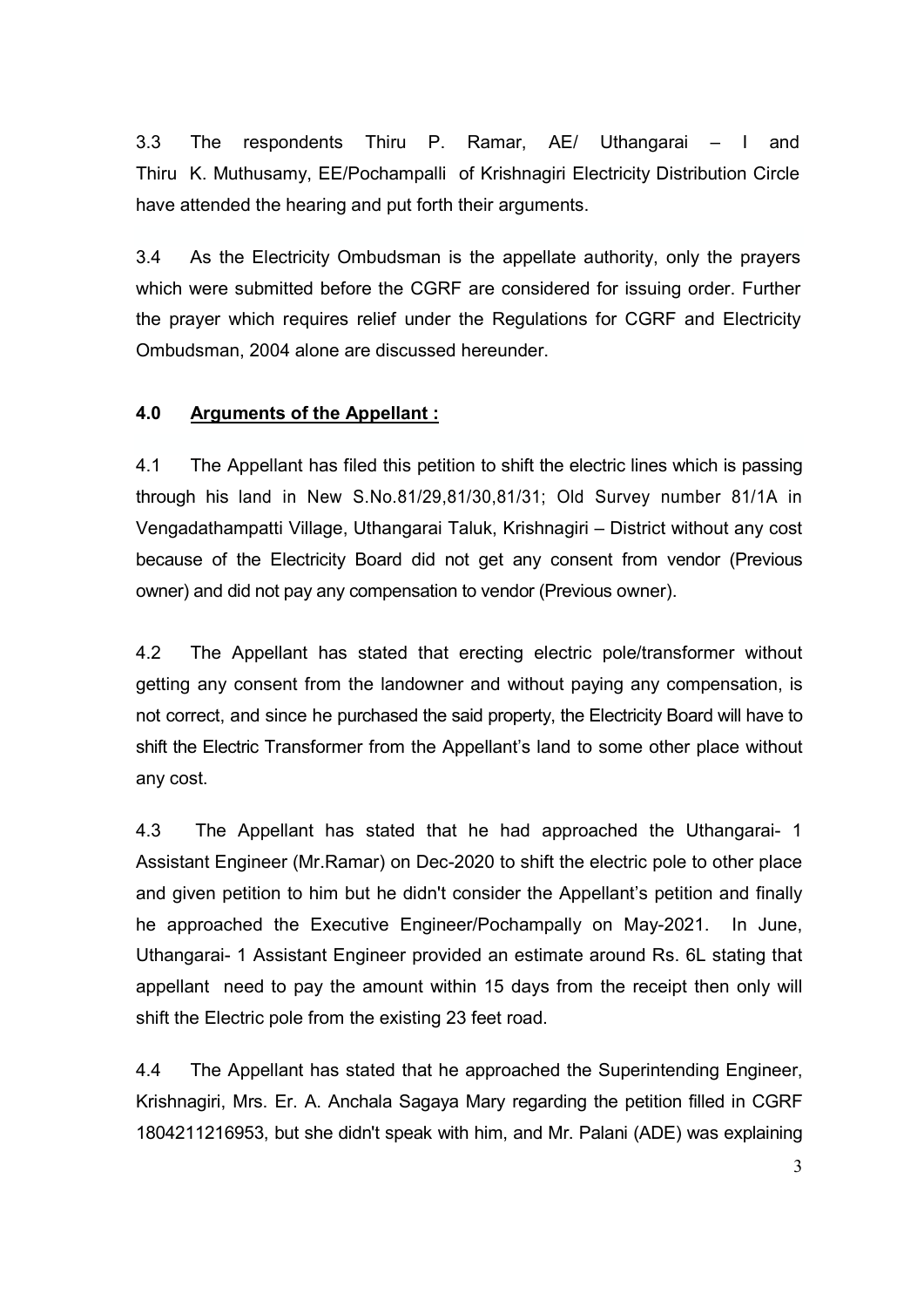all the details. This is against a Tamilnadu state employee code of conduct because the appellant approached the Superintending Engineer/Krishnagiri to ask status of the CGRF petition 1804211216953 and responsible person is Superintending Engineer, but she purposefully declined and lower grade officer asked to explain those details though actual responsible person is Superintending Engineer, Krishnagiri.

4.5 The Appellant has stated that the Electrical line crossing his plot is a secondary transmission line and as per his knowledge past 10+ years there is no power is transmitted in the secondary line which is crossing his plot and nearby places are converted as a residential area so requesting to remove this transmission line to some other places.

4.6 The Appellant has stated that as per the Hon'ble Justice S.Vaidyanathan W.P.No.9811 of 2013 as dated on 10.06.2014 judgement, he is requesting to Shift the Electric Lines from the appellant's land comprised in New S.No.81/29,81/30,81/31; Old Survey number 81/1A PT in Vengadathampatti Village, Uthangarai Taluk, Krishnagiri District to other places without any cost.

4.7 The Appellant has requested to take necessary action since AE/Uthangarai-1 (Mr.Ramar), EE/Pochampally, SE/Krishnagiri have not performed duty on time.

### **5.0 Arguments of the Respondent:**

5.1 The Respondent has submitted that the 33 KV Tower line in dispute is laid between 110KV Substation at Singarpet and 110 KV Substation at Karimangalam during the year 1938, and being used for feeding 33/11KV substation at Uthangarai, Kallavi and Doddampatty. As such the petitioner is a later entrant to the property getting consent or concurrence from the present owner for laying the line does not arise and his request to shift the tower lines from his land to some other place in free of cost is not feasible of compliance as per Hon'ble TNERC Supply code.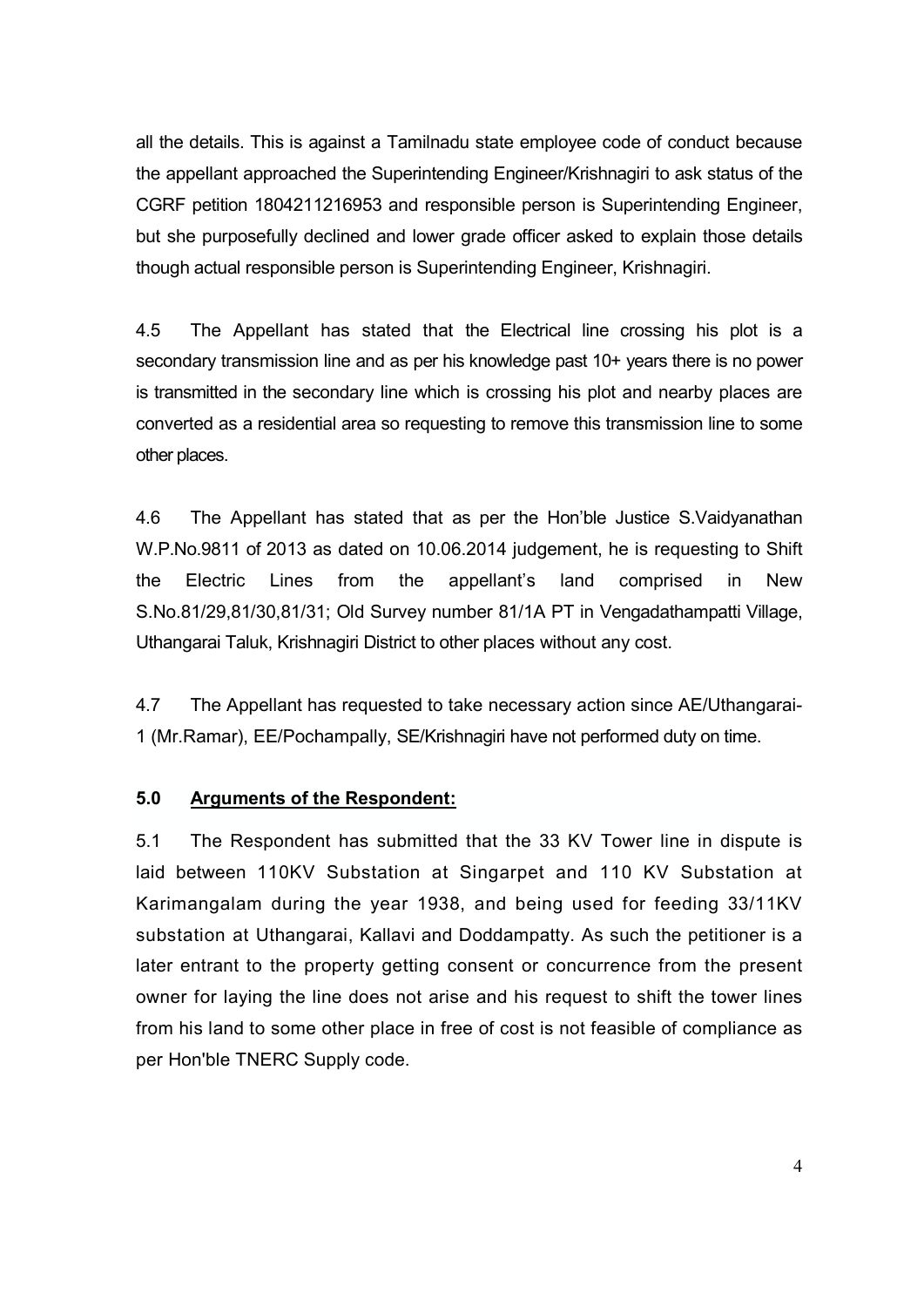5.2 The Respondent has submitted that the 33 KV feeder which was feeding Uthangarai, Kallavi and Doddampatty substation as main source is now being used for back feeding purpose to Kallavi and Doddampatty Substations to maintain uninterrupted Power Supply to the Publics. The petitioners request to remove the transmission line could not be complied with but can be shifted to some other place on payment of DCW charges by the applicant.

5.3 The Respondent has submitted that the Assistant Engineer/O&M /Uthangarai-I, the Executive Engineer /O&M /Pochampalli and Superintending Engineer */* Krishnagiri have performed their duty in time and in line with the provisions made in TNERC Distribution Code. The flow chart of events in dealing his application for shifting of 33 KV feeders under DCW basis is narrated below:

| SI No.         | Date                                                           | Event                                                      |  |  |
|----------------|----------------------------------------------------------------|------------------------------------------------------------|--|--|
| 1              | 20.04.2021                                                     | <b>DCW Application</b><br>received from Thiru.D.Sethupathi |  |  |
|                |                                                                | and Application Registered by Assistant Engineer /         |  |  |
|                |                                                                | Utha nga ra i-l.                                           |  |  |
| $\overline{2}$ | 28.04.2021                                                     | Estimate submitted to Assistant Executive Engineer /       |  |  |
|                |                                                                | O&M / Uthangarai                                           |  |  |
| 3              | 29.04.2021                                                     | Estimate submitted to Executive Engineer / O&M /           |  |  |
|                |                                                                | Pochampalli                                                |  |  |
| 4              | 10.05.2021                                                     | Estimate<br>Superintending<br>to<br>submitted              |  |  |
|                |                                                                | <b>KEDC/ Krishnagiri</b>                                   |  |  |
| 5              | Estimate sanctioned by Superintending Engineer /<br>28.05.2021 |                                                            |  |  |
|                |                                                                | KEDC / Krishnagiri                                         |  |  |
| 6              | 04.06.2021                                                     | notice issued to<br>Thiru.Sethupathy<br>Demand             |  |  |
|                |                                                                | Assistant Engineer / Uthangarai-I                          |  |  |

5.4 The Respondent has submitted that after sanctioning of estimate under DCW head the demand notice was issued to the applicant on 04.06.2021, subsequently the copy of the detailed estimate with sketch was sent to the applicant as per his request and to make things clear to the petitioner. And the same was clearly explained to the petitioner in detail by the Public Relation Officer */* KEDC */*  Krishnagiri.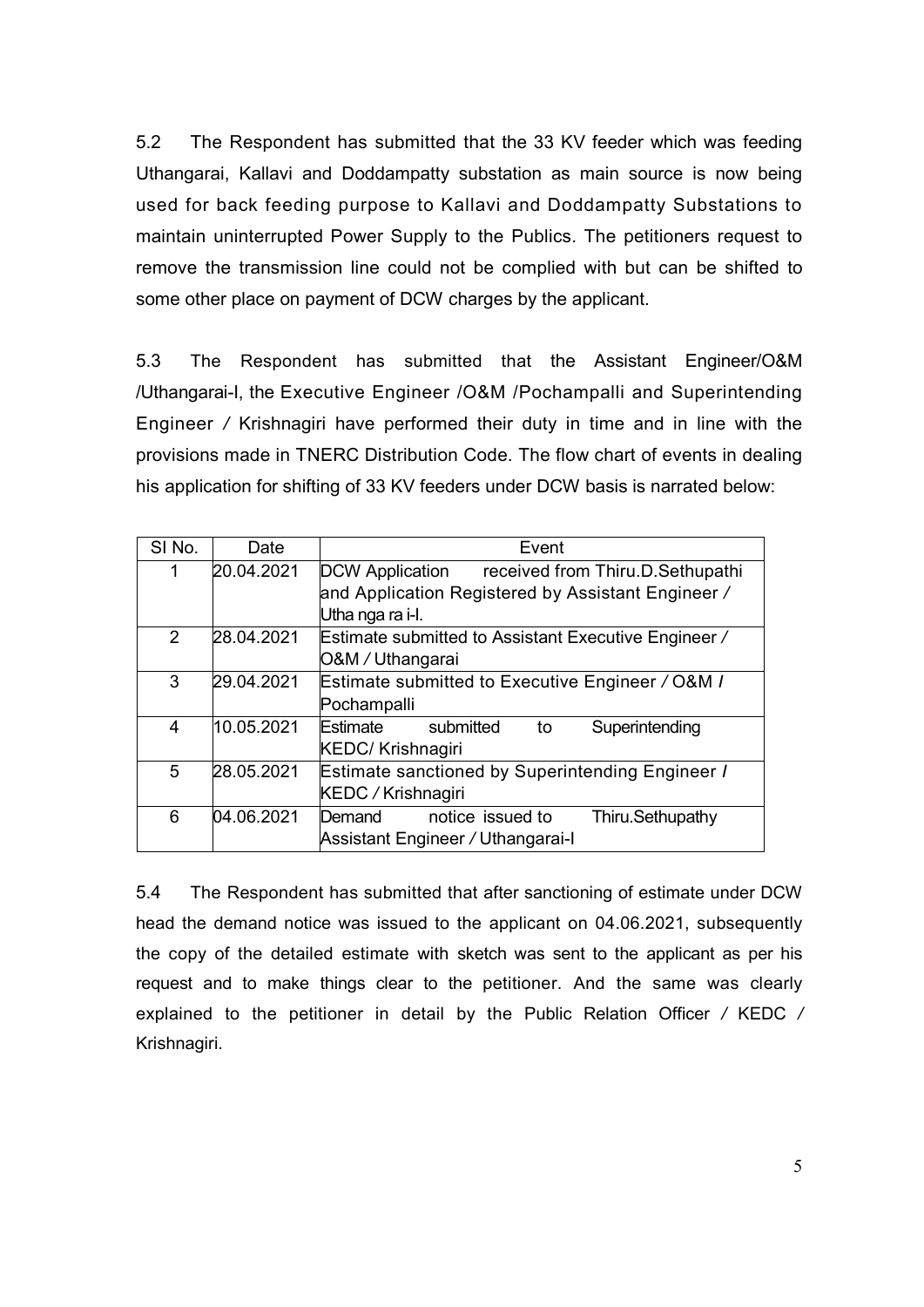## **6.0 Written submission filed by the Appellant:**

6.1 The Respondent has stated that the 33KV Towerline and pole was erected in the New S.No.81/29,81/30,81/31; Old Survey number 81/1A in Vengadathampatti Village, Uthangarai Taluk, Krishnagiri District in the year of 1938. The Appellant has stated that he had filled a RTI petition on 27-08- 2021 to Public Information Officer, Executive Engineer office, Pochampally to provide a previous owner consent and compensation details. Based on the RTI Petition, respondent replied that the Towerline and pole was erected before 60 years and that they don't have any information in the office which means the towerline and pole was erected around in the year of 1955-1960 but here respondent replied in the counter affidavit that was erected during the year of 1938 which is before the independence, so the Appellant has a doubt with an integrity of the information provided by respondent (Executive Engineer Pochampally). Hence prayed to provide correct information as per the records.

6.2 With reference to the contention that the appellant is a later entrant, the appellant referred to THE HONOURABLE Mr.JUSTICE S.VAIDYANATHAN W.P.No.9811 of 2013 IN THE HIGH COURT OF JUDICATURE AT MADRAS, Para 11 and 12 which is reproduced below.

 "*11. Be that as it may, any undertaking said to have been given by the petitioner will not have any legal force, as the same is not in consonance with the above said provisions of law viz., Tamil Nadu Electricity Supply Code. 2004. and Tamil Nadu Electricity Distribution Code. 2004. No evidence has been produced before this Court by the Electricity Board to show that the consent was taken from the erstwhile owner for erecting the transformer in 8 the place, which was purchased by the petitioner. Clause 5(6) of the Tamil Nadu Electricity Supply Code, 2004 and Clause 29(6) of the Tamil Nadu Electricity Distribution Code, 2004, relied upon by the learned counsel for the Electricity Board, would not be applicable to the facts of this case, as stated supra, the petitioner is not a "consumer". If there is no consent from the present owner of the land to keep the transformer in her land, it is duty bound on the part of the Electricity Board to remove the transformer from her land.* 

 *12. In this regard, it would be useful to make a reference to the judgment delivered by a Division Bench of Madurai Bench of this Court in W.A(MD).No.932 of 2010, dated 22.02.2011 in the case of The Superintending Engineer, Tamil Nadu Electricity Board, Maharaja Nagar, Tirunelveli and another Vs. M.Sengu Vijay and another, wherein it has been held has follows:- "10. A combined reading of Sections*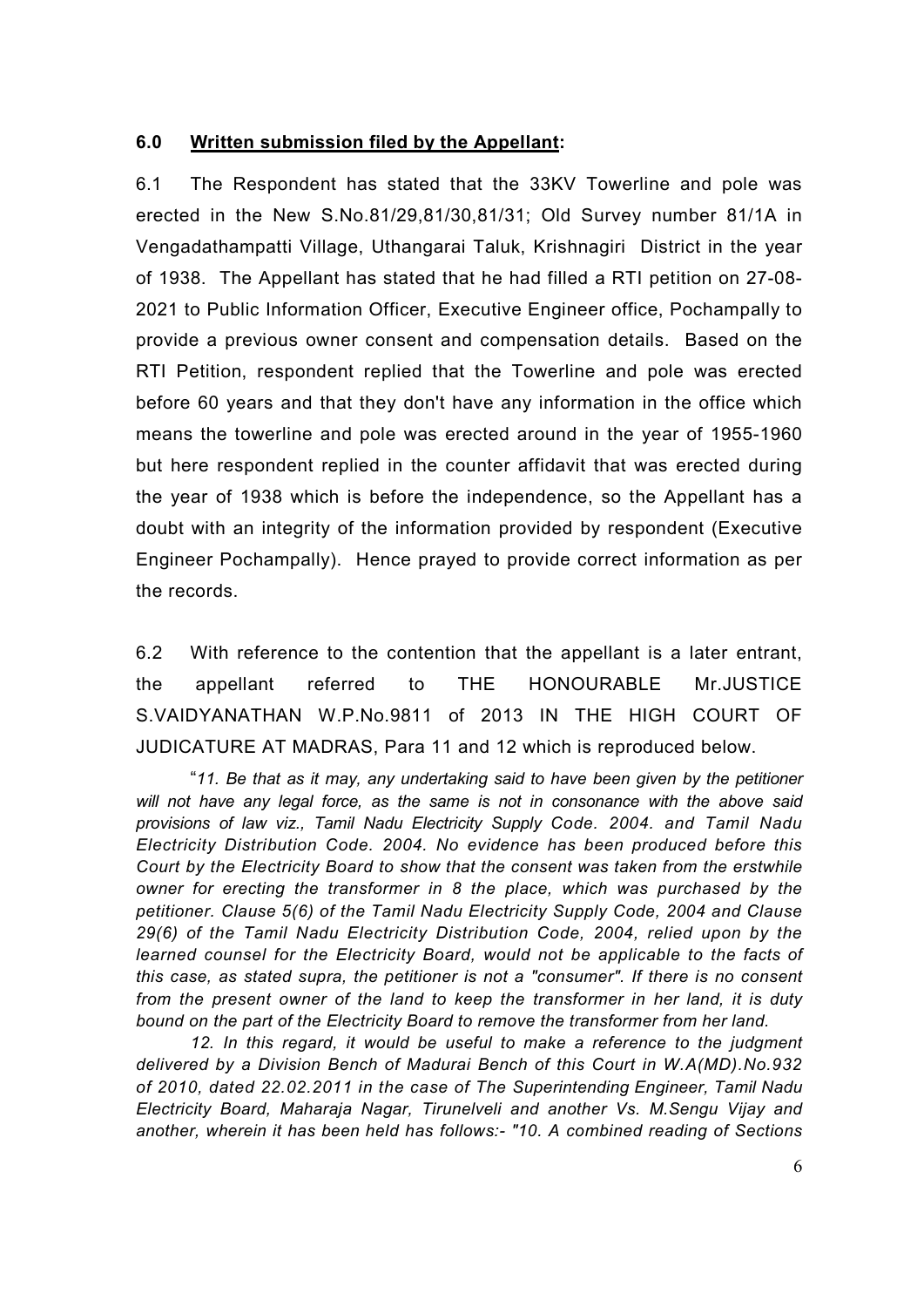*10(d) and 17 of the said Act would show that the Electricity Board is bound to pay damages to the land owner for causing damages in erecting the electric poles. Hence, in the absence of any specific consent from the erstwhile owner and also in the absence of any damages not being paid by the appellants Board, mere silence on the part of the erstwhile owner of the subject property, cannot be construed as implied consent. In this regard, a reference could be placed in the judgment reported in AIR 2000 PATNA 135 (supra), wherein it has been 9 held as follows: "1 7. Section 17 gives the land owner the right to ask for the removal or alteration of telegraph line or post as and when he would desire to deal with the property in such manner as to render it necessary or convenient that the telegraph line or post should be removed. In that event the only condition is that if the land owner had received compensation under Section 10(d), he must either pay the expenses of removal or alteration or half the amount received by him as compensation, whichever may be the smaller sum. 18. As noted above, by virtue of Sec.42 of the Electricity (Supply) Act the Board acquires the powers under Part Ill (Sections 10 to 19B) of the Indian Telegraph Act in case provision is made in sanctioned scheme and the powers under sections 12 to 19 of the Telegraph Act in case the sanctioned scheme does not make such provision. 19. The entry and presence of the Board on the petitioner's land may, therefore, be held to be valid and lawful by virtue of the powers conferred by the above discussed provisions of the Telegraph Act but then it naturally follows that in case the entry over a private piece of land was without the permission or consent of the land owner and on the basis of the statutory power under the provisions of the Telegraph Act then the question of removal of the pole would also be governed by the provisions contained in Sec. 17 of the Act. In terms of Sec.17. if the land owner was not paid any damages under Sec. 10(d) then "e is not obliged to make payment of the expense of the removal. In case, however, the land owner was paid damages under Sec. 10(d) of the Telegraph Act, he can ask for the removal of the lines/poles only on tendering either the amount requisite to defray the expense of the removal or half of the amount paid as compensation, whichever may be the smaller sum. 20. On a consideration of the relevant legal provisions and on hearing counsel for the 10 parties, the legal position that emerges can be summed up as follows: (i) In case the Board fixes and installs electric poles and/or other appliances on a private piece of land or takes an overhead line passing through a private piece of land without the express permission or consent of the land owner and in exercise of the powers conferred by part Ill of the Indian Telegraph Act, the question of removal or alteration of the line, pole or other appliances etc. will be governed strictly by the provisions of Sec. 1 7 of the Indian Telegraph Act and in those cases the provisions of Rule 82 of the Indian Electricity Rules will have no application. (ii) The provision of Rule 82 shall apply to cases where the Board fixes and installs electricity lines/poles or other appliances on a private piece of*  land or carries an overhead line through a private piece of land on the invitation *of the land owner or with his express permission or consent. 21. Now coming back to the facts of this case, it is an admitted position that the two poles were fixed on the land in question without the approval and consent of its owner. It, therefore, follows that the Board fixed the two poles in exercise of the right conferred by the provisions of the Indian Telegraph Act. There is no material to indicate that*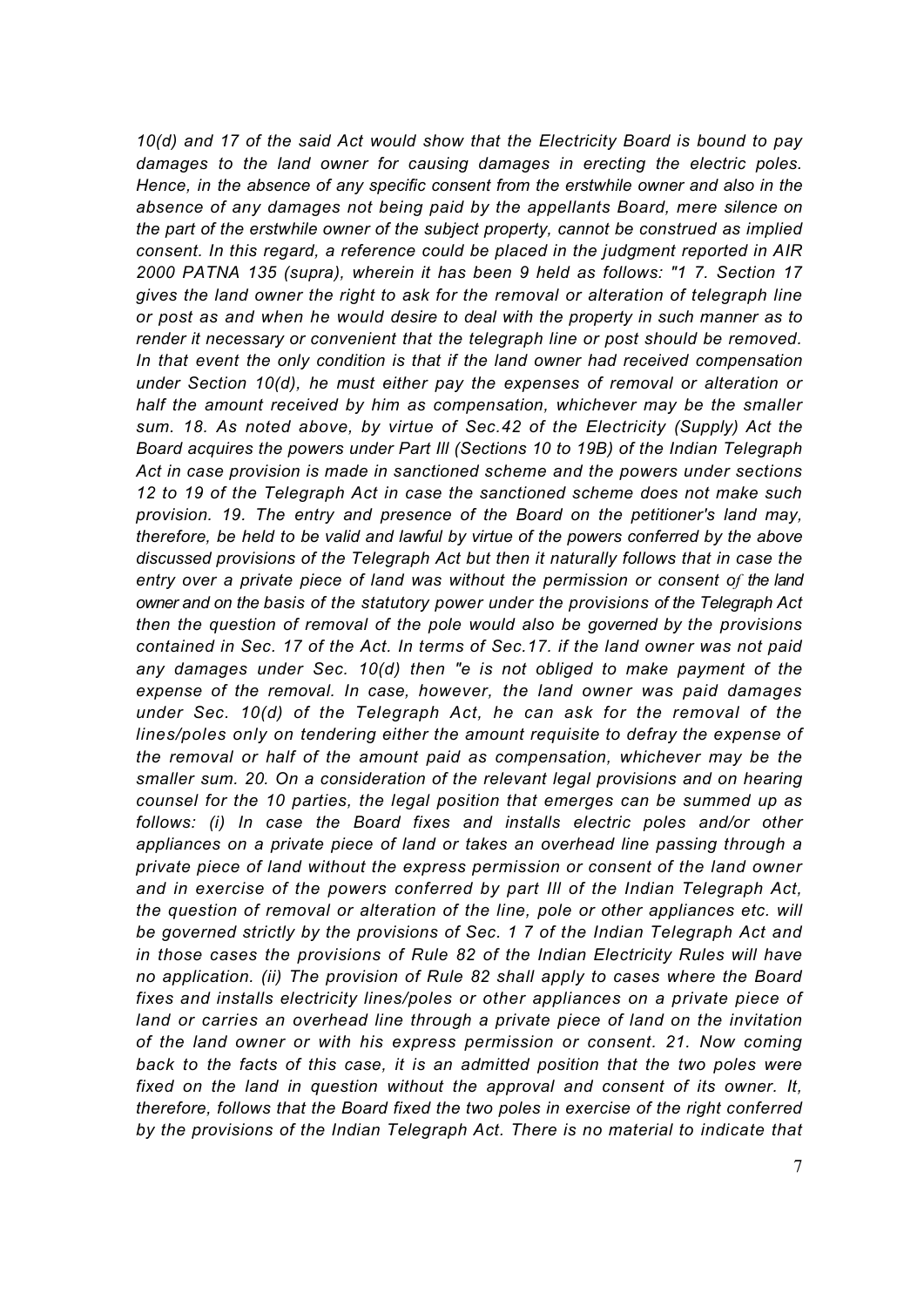*the petitioner or the erstwhile owner of the land was paid any damages under Sec. 1O(d) of the Indian Telegraph Act. The proviso to Sec. 1 7(1) would, therefore, have no application in this case and the petitioner, therefore, has no legal obligation to pay the expenses of the removal of the two poles. The Board is bound to remove the two poles at its own expenses. The impugned demand as contained in Annexure 5 is accordingly quashed". The principles enunciated in the above judgment support the case of the 1st respondent/writ petitioner."* 

The appellant has submitted to issue an order directing the Respondent No. 1. and 2 to shift the electric pole from New S.No.81/29,81/30.81/31 (Old S.No.81/1A Part), situated in Vengadathampatti Village, Uthangarai Taluk, Krishnagiri District to other places without any cost as per THE HON'BLE Mr.JUSTICE S.VAIDYANATHAN W.P. No. 9811 of 2013 IN THE HIGH COURT OF JUDICATURE AT MADRAS.

6.3 The appellant has submitted, if the said tower line is back feeding line for uninterrupted power supply to the public, in that case if the tower tine becomes as main source, below picture's shows that lot of Residential EB connections provided by the Assistant Engineer/Uthangarai-1 below the 33KV line.

6.4 The appellant has submitted, if suppose back feeding line becomes primary line then how come Krishnagiri Electricity Distribution Circle to transmit the power between two substations as per TNERC rules and Electrical clearance because lot of residential EB connections are provided, and people are living below 33KV transmission line. Hence the appellant content this transmission line is never used for past 20+ years and no proper maintenance done by Executive Engineer Operation & Maintenance Pochampally and Uthangarai substation.

6.5 Countering the statement of the Respondents that they have performed their duty in time and in line with the provisions made in TNERC Distribution Code, the appellant has stated that he submitted the application with an undertaking in Dec'2020 to the AE/Uthangarai-1 but didn't get response until 17.04.2021. Further the time line specified TNERC rules for shifting service lines and Transformer, etc is given below justifying his argument that the respondent have not performed their duty as per the regulations but the process started only on 20.04.2021 when the AE asked the appellant to pay the application fee after the RTI petition.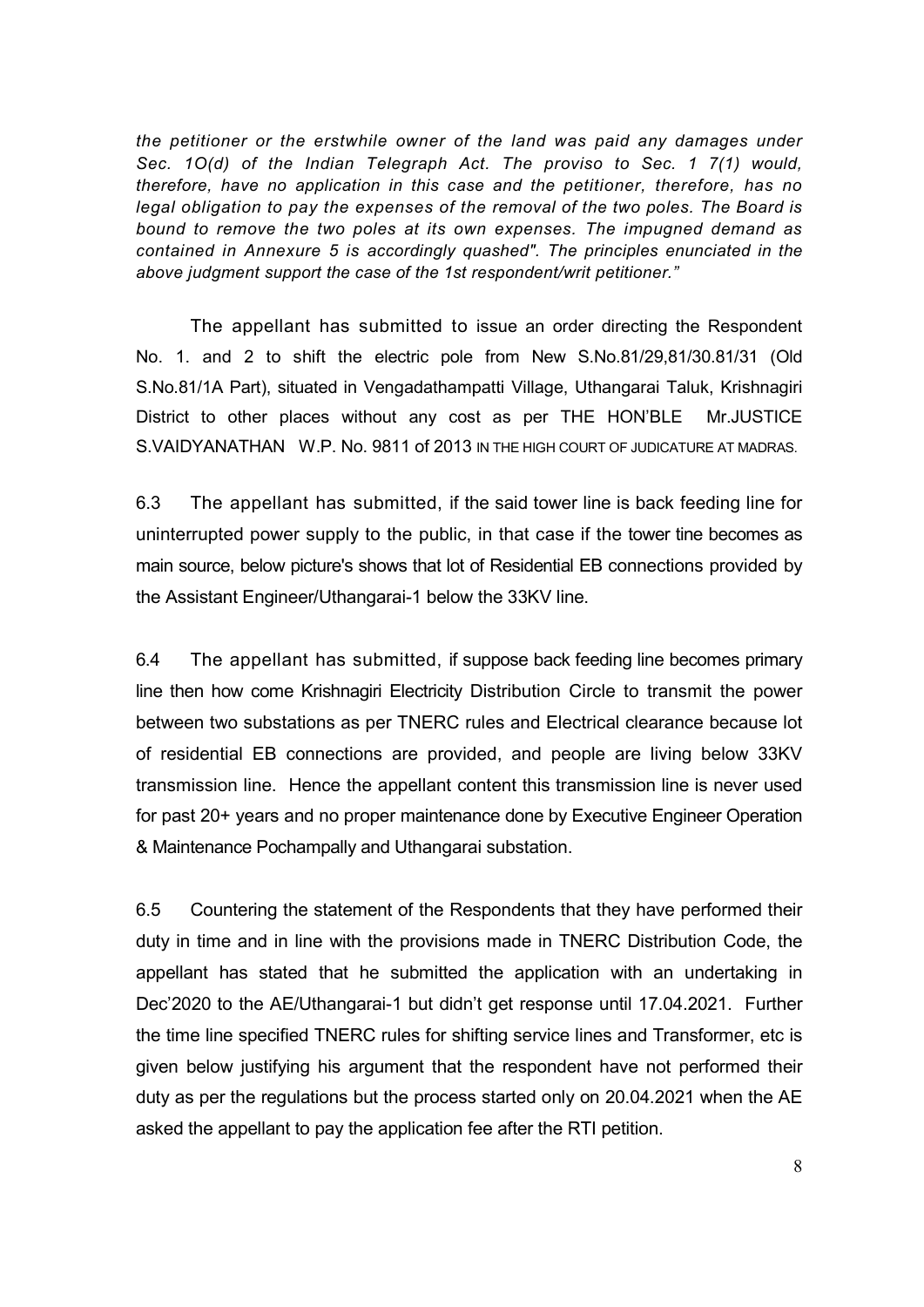| SI.No. | Description                              | <b>Time Schedule</b> |
|--------|------------------------------------------|----------------------|
|        | Shifting of Meter / Service              | 25 Days              |
|        | Shifting of LT / HT LinesTransformer     | 60 Days              |
|        | <b>Shifting of Transformer Structure</b> | 90 Days              |

6.6 (i) As the Electricity Board did not get any consent from Previous Owner (vendor) and did not pay any compensation to the vendor; erecting Electric Transformer without getting any consent from the landowner and without paying any compensation, is not correct, and since the appellant purchased the said property, the Electricity Board will have to shift the Electric Transformer from his land to some other place without any cost As per THE HONOURABLE Mr.JUSTICE S.VAIDYANATHAN W.P.No.9811 of 2013 IN THE HIGH COURT OF JUDICATURE AT MADRAS, the appellant prayed.

(ii) Assistant Engineer, Uthangarai -1, Assistant Executive Engineer/O&M/ Uthangarai, Executive Engineer /0 &M /Pochampalli and Superintending Engineer /Krishnagiri didn't perform their duties and reacted only after filling RTI petition, so this is against the employee code of conduct and requesting to take necessary departmental action.

### **7.0 Written statement filed by the Respondent:**

7.1 The Respondent has submitted that the petitioner Thiru.D.Sedhupathy had purchased 4 Nos. plot at SF No:19A1A1A1A1 (old survey No:81/1A (part) Vengadathampatty from one Thiru.Karuppasamy, S/o. Kaliyanna Gounder knowing very well that electrical lines are passing over the said plots. While verifying the Revenue Records, it is noticed that the said property was initially owned by one Thiru.Govinda chetty then by his son Thiru.Srinivasa chetty and subsequently by Thiru.Bharathy s/o Srinivasa Chetty. There after Thiru.Bharathy has sold his said property to one Thiru.Karuppasamy, S/o.Kaliyanna Gounder who finally sold it to Thiru.D.Sedhupathy, the petitioner.

9 7.2 The Respondent has submitted that in the DTCP file at Block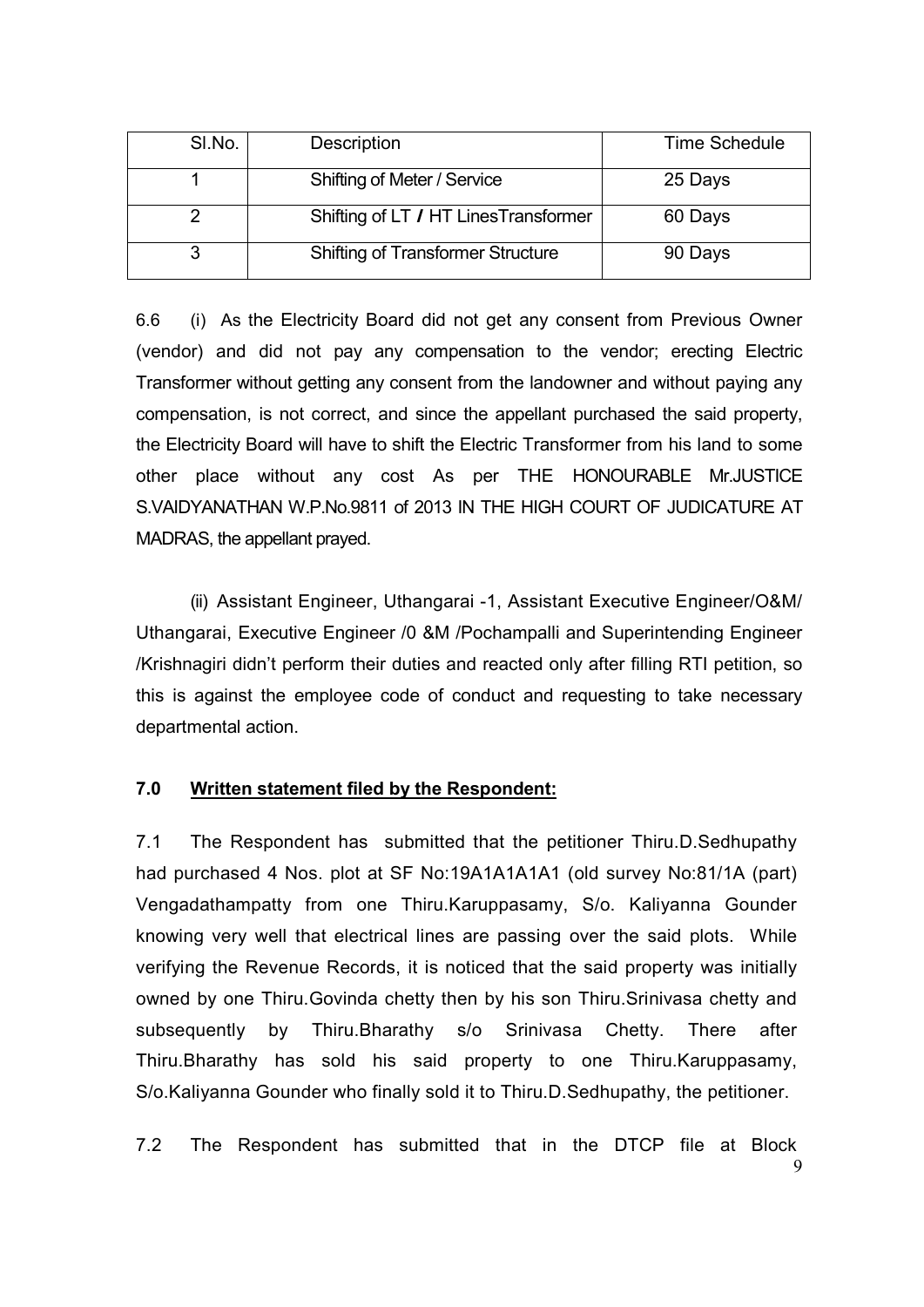Development Officer, Uthangarai corresponding to the above SF No. (ந.க. கண். 1443/2018/இ.2 நாள் 04.07.2019) it is stated in Item No. 13 as "ம<mark>ணைப் பிரிவினுள்</mark> செல்லும் குறைந்த அழுத்த மின்கம்பிகளின் வழித்தடத்தினை மாற்றியமைக்கப்பட்ட பின் கீழ் உள்ள மனைகளை முறைப்படுத்தப்படும்". From which it is very clear that the petitioner is the later entrant to the said property that is why the petitioner has agreed to pay the estimate charges for the deviation of existing lines from the plots recently purchased by him.

7.3 The Respondent has submitted that the petitioner had given a representation for shifting of 33 KV line to the AE/O&M/Uthangarai-I (Respondent-I) on 28.12.2020, but the proper application for DCW works with necessary undertaking had been handed over and Registration charges paid on 20.04.2020 vide PR No. VLG133IA3S1729, and application registered vide Reg. No. 001/2021-22 dt. 20.04.2021. The respondent I AE/O&M/Uthangarai-I with AEE/ O&M/Uthangarai had inspected the site for feasibility of shifting and evolved necessary estimate and got sanctioned on 28.05.2021 and demand notice issued to Appellant.

7.4 The Respondent has submitted that no service connections are in existence in the disputed property. But several service connections were effected underneath said HT line by following the Rule as noted in Central Electricity Authority notification date 20.09.2010.

7.5 The Respondent has submitted that the said 33KV lines and poles have been erected as per the provisions given under Telegraph act "A license or any other person duly authorized by license may, at any reasonable time, and on informing the occupier of his intension, enter any premises to which the electricity is by virtue of intension, enter any premises to which the electricity is by virtue of the provision contained in sub-section (2)(a) section 185 of the Electricity Act 2003 the Board being the transmission utility and licensee will exercise the power of the Telegraph authority under the provisions of section 164 of the Electricity act 2003, which have already been conferred upon in the Board under section 51 of the Indian Electricity Act 1910.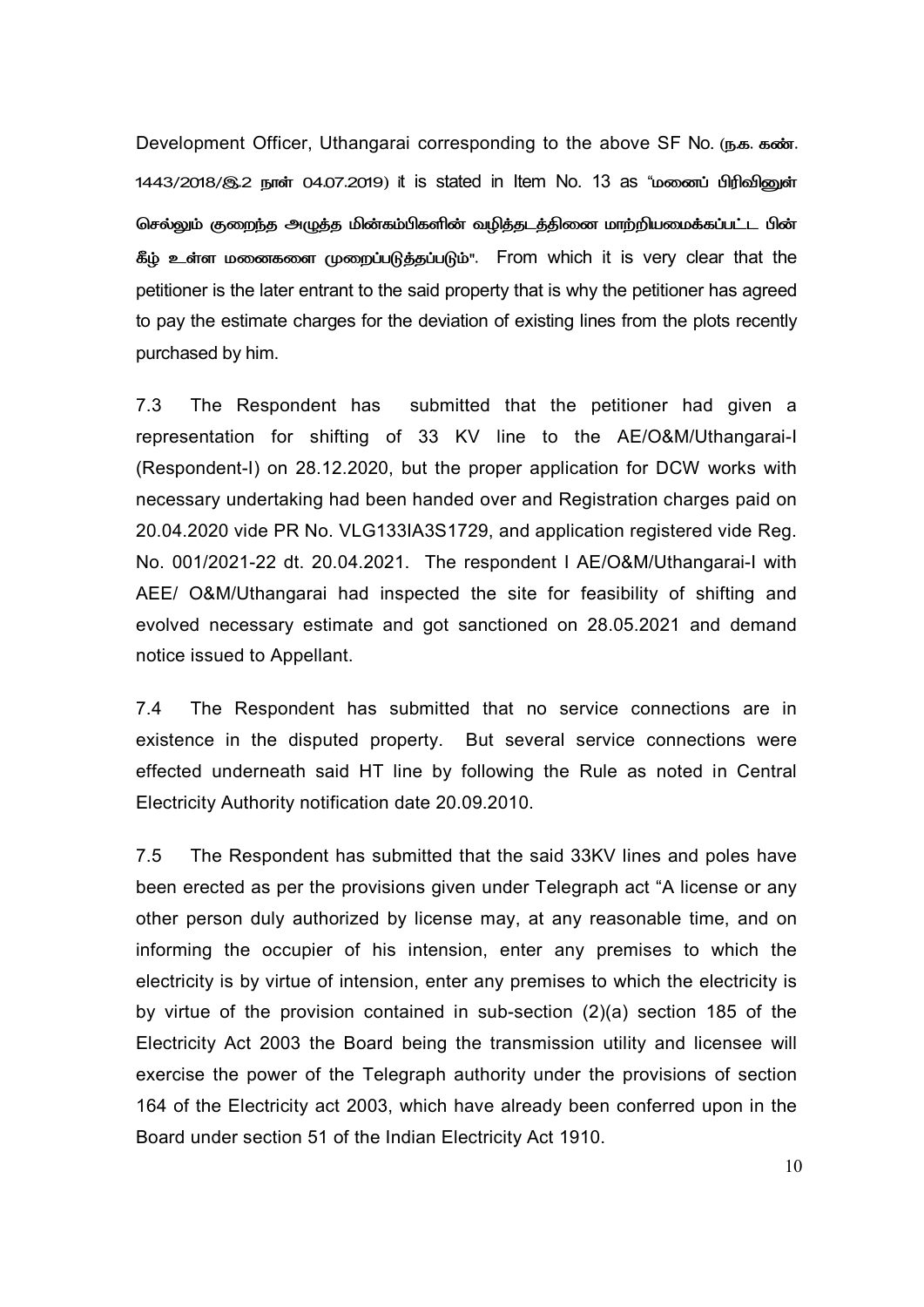7.6 It is construed and evidently proved that only with consent of the owner Thiru Govinda chetty the poles and lines works were executed, when it was initially carried out. Therefore it is submitted that the poles and lines in the said property were in existence right from ownership of the said lands by Thiru Govindachetty and thus the request of the petitioner to shift the pole and lines with free of cost cannot be complied and not accepted by the board.

7.7 The Respondent has submitted that in as much as the said pole and lines were erected only with the consent of original owner Thiru Govindachetty, the request of the petitioner that Electricity Board will have to shift the electrical Transformer from his land to some other place without any cost, as per the Hon'ble Mr. Justice S.Vaidhiyanathan, WP No. 9811 of 2013 in High Court of Judicature at Madras cannot be complied with for the obvious reasons enlisted above and thus the request of the petitioner had become infructuous null and void and hence the same has to be set aside.

7.8 Therefore the Respondent has prayed to dismiss the above petition and thus render justice.

### **8.0 Findings of the Electricity Ombudsman:**

8.1 I have heard the arguments of both the appellant and the Respondent. Based on the arguments and the documents submitted by them the following conclusion is arrived.

8.2 The appellant has stated that the 33KV electric line is passing over his land/plot and he represented to the Assistant Engineer/Uthangarai-I in December 2020 to shift the line from his property. He received a demand notice on 05.06.2020 to pay Rs.6,31,660/- towards shifting of the poles and lines. The appellant has stated that the respondent didn't get consent from the previous vendor and also didn't pay any compensation to the vendor(previous owner). Hence, the appellant has requested the respondent to shift the poles and lines without any cost citing the judgement of Hon'ble Justice S.Vaidhyanathan in WP No. 9811 of 2013 dated 10.06.2014.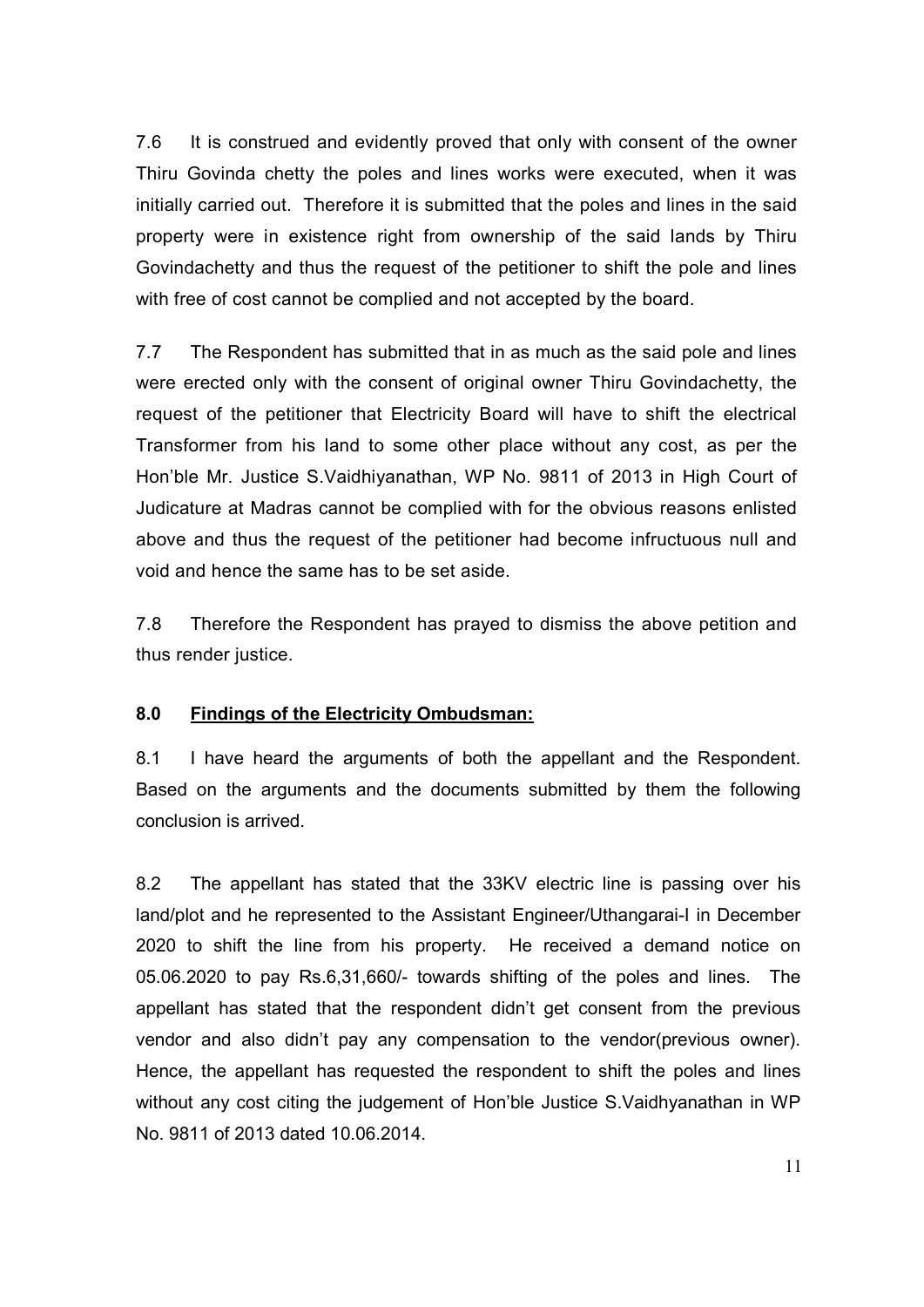8.3 The respondent has stated that the 33kv electric lines were laid in 1938 (lines were laid about 60 yrs before as per the RTI reply to the appellant). The lines might not have been laid at that time had there been any objection from the original owner and hence it is construed that the lines were laid with the consent of the owner. The respondent further stated that the appellant is the  $4<sup>th</sup>$  owner of the property, being later entrant the appellant's request to shift the electric lines without cost is not feasible but can be shifted only on deposit contribution work scheme (DCW) if the appellant is willing to pay the estimate cost of the shifting the lines as per the regulations of the TNERC Supply Code. Further, the appellant has submitted the application with an undertaking for shifting the electric line and under DCW scheme but has not paid the estimate cost as per the demand notice sent by the Respondent.

8.4 From the documents made available it is seen that the housing layout has been approved by the DTCP, Uthangarai, BDO vide ம.வ.(வ.மு)/ந,ஓ,து,இ(த.ம) orgoot areas 169/2019 dated 10.06.2019. It is seen that the developer, knowing very well that the 33 KV electric line is passing through the said land property has got approved the housing layout. DTCP approval for the layout has been given by the Uthangarai BDO clearly knowing that the 33KV line is passing above the plots. Also the appellant has purchased the plots having known that the electric lines are passing over the plots No.48, 50, 55 and 58. The electric lines were laid before 60 years over the land when the property was owned by one Thiru Govinda Chetty but the housing layout for housing was developed by Thiru K.Karuppasamy, from whom the Appellant has purchased the above plots. It is also noted that the BDO, Uthangarai has given in principle approval to Thiru K.Karuppasamy, Vengadathampatti, Uthangarai, only for the layout drawing stating that the plots will be regularised only after shifting the electric lines. Hence I am of the opinion that the onus of shifting the electric line lies with the layout developer. However, having purchased the plots now the appellant has requested that the electric lines to be shifted free of cost by the Respondent.

8.5 The Respondent has referred the TNERC Supply Code in support of his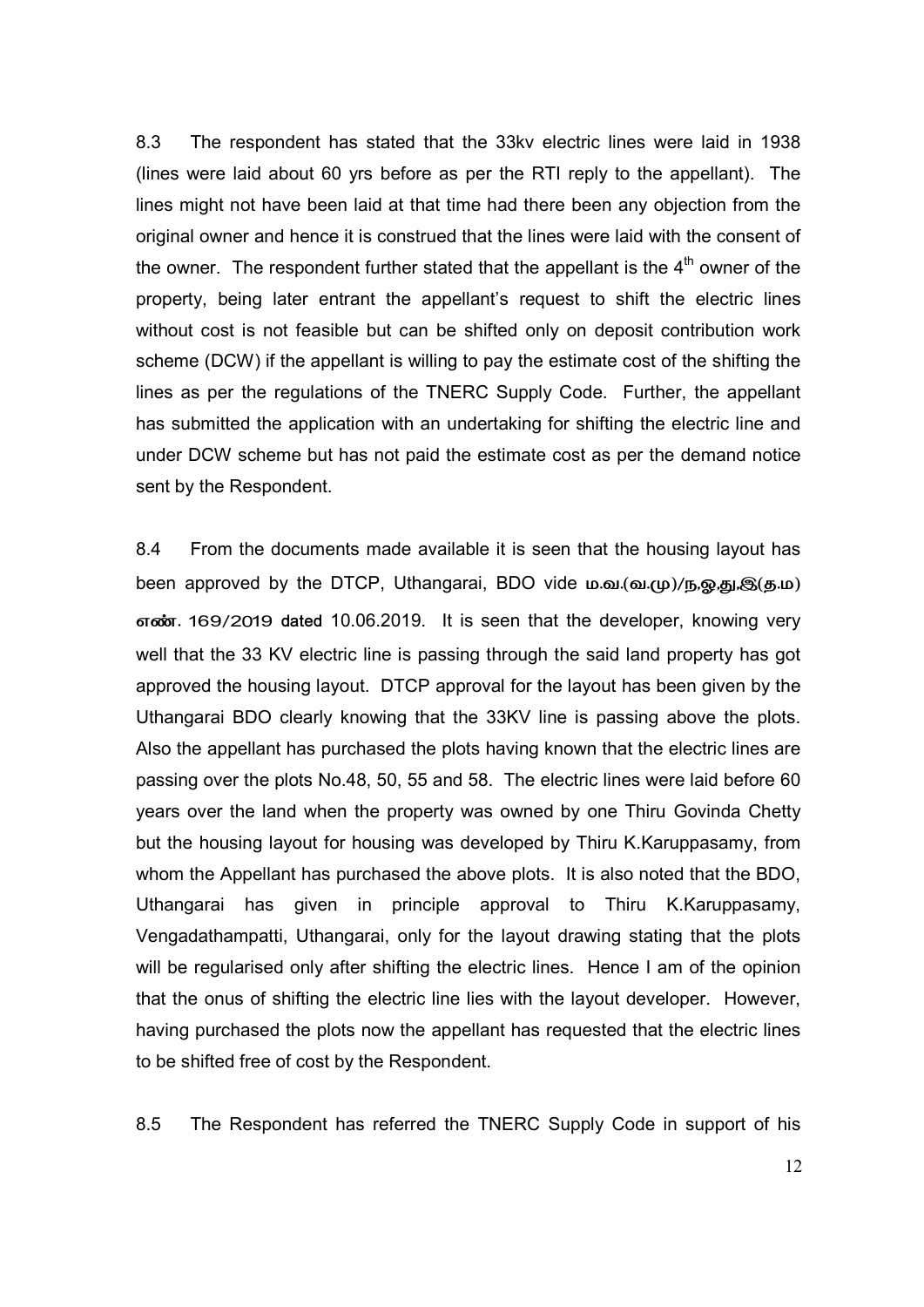claim that the electric lines can be shifted only on the basis of DCW scheme and the cost of shifting the lines shall be borne by the consumer, the Appellant. The regulation 5(6) of the TN Electricity Supply Code is given below;

#### *"5(6) Service / Line shifting charge.*

*(1) The cost of shifting service / line shall be borne by the consumer. The consumer shall pay the estimated cost of shifting in advance in full. The shifting work will be taken up only after the payment is made."* 

As the housing layout has been developed over the already existing 33 KV electric lines and the plots (Nos. 48, 50, 55 & 58) have been purchased by the Appellant, I am of the opinion that the contention of the Respondent that the electric lines shall be shifted only if the cost of shifting is borne by the Appellant is acceptable to me.

8.6 As the Appellant has argued that the Respondent didn't obtain the consent of the land owner(previous owner) and no compensation was paid, the electric lines have to be shifted free of cost. The respondent has stated that the licensee will exercise the power of the Telegraph Authority under the provisions of Section 164 of the Electricity Act 2003, which have already been conferred upon in the Board. In this connection, I would like to refer the Indian Telegraph Act 1885 and the related sections pertaining to the subject matter. With regard to the work of erecting and laying of electric poles and electric lines as per the Indian Telegraph Act 1885 Electricity Act 2003, under section 164, the Government of Tamil Nadu Order No. G.O. (Ms) No.16/ Energy(C.3) Department, dated 23.02.2012 has provided with the required authority to the licensee Electricity Board/Electricity Distribution utility. Hence I would like to analyse the rules relating to this issue provided under section 10, 11, 16 and 17 of the Indian Telegraph Act, 1885. The related paragraphs are given below;

#### *"Part III*

#### *Power to Place Telegraph Lines and Posts*

*10. Power for telegraph authority to place and maintain telegraph lines and posts:-*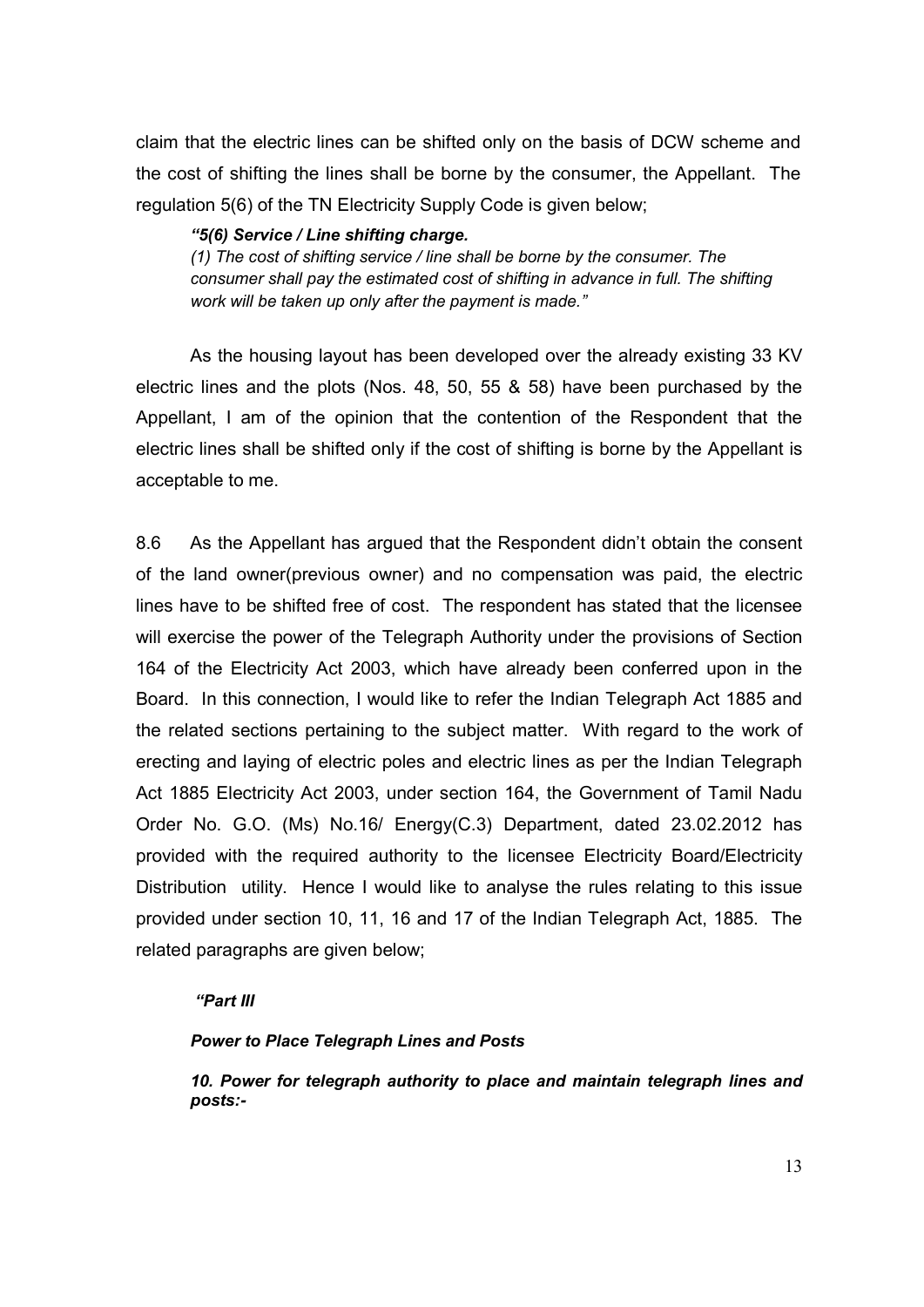*The telegraph authority may, from time to time, place and maintain a telegraph line under, over, along, or across, and posts in or upon any immovable property:* 

*Provided that:-* 

- *1. The telegraph authority shall not exercise the powers conferred by this section except for the purposes of a telegraph established or maintained by the [Central Government], or to be so established or maintained.*
- *2. The [Central Government] shall not acquire any right other than that of user only in the property under, over, along, across in or upon which the telegraph authority places any telegraph line or post; and*
- *3. Except as hereinafter provided, the telegraph authority shall not exercise those powers in respect of any property vested in or under the control or management of any local authority, without the permission of that authority; and*
- *4. In the exercise of the powers conferred by this section, the telegraph authority shall do as little damage as possible, and, when it has exercised those powers in respect of any property other than that referred to in clause (c), shall pay full compensation to all persons interested for any damage sustained by them by reason of the exercise of those powers.*

#### *11. Power to enter on property in order to repair or remove telegraph lines or posts*

*The telegraph authority may, at any time, for the purpose of examining, repairing, altering or removing any telegraph line or post, enter on the property under, over, along, across, in or upon which the line or post has been placed.* 

*\*\*\*\*\** 

#### *Provisions applicable to other property*

#### *16. Exercise of powers conferred by section 10, and disputes as to compensation, in case of property other than that of a local authority*

*1. If the exercise of the powers mentioned in section 10 in respect of property referred to in clause (d) of that section is resisted or obstructed, the District Magistrate may, in his discretion, order that the telegraph authority shall be permitted to exercise them.* 

*2. If, after the making of an order under sub section (1), any person resists the exercise of those powers, or, having control over the property, does not give all facilities for this being exercised, he shall be deemed to have committed an offence under section 188 of the Indian Penal Code (45 of 1860).* 

*3. If any dispute arises concerning the sufficiency of the compensation to be paid under section 10, clause (d), it shall, on application for that purpose by either of the disputing parties to the District Judge within whose jurisdiction the property is situate, be determined by him.*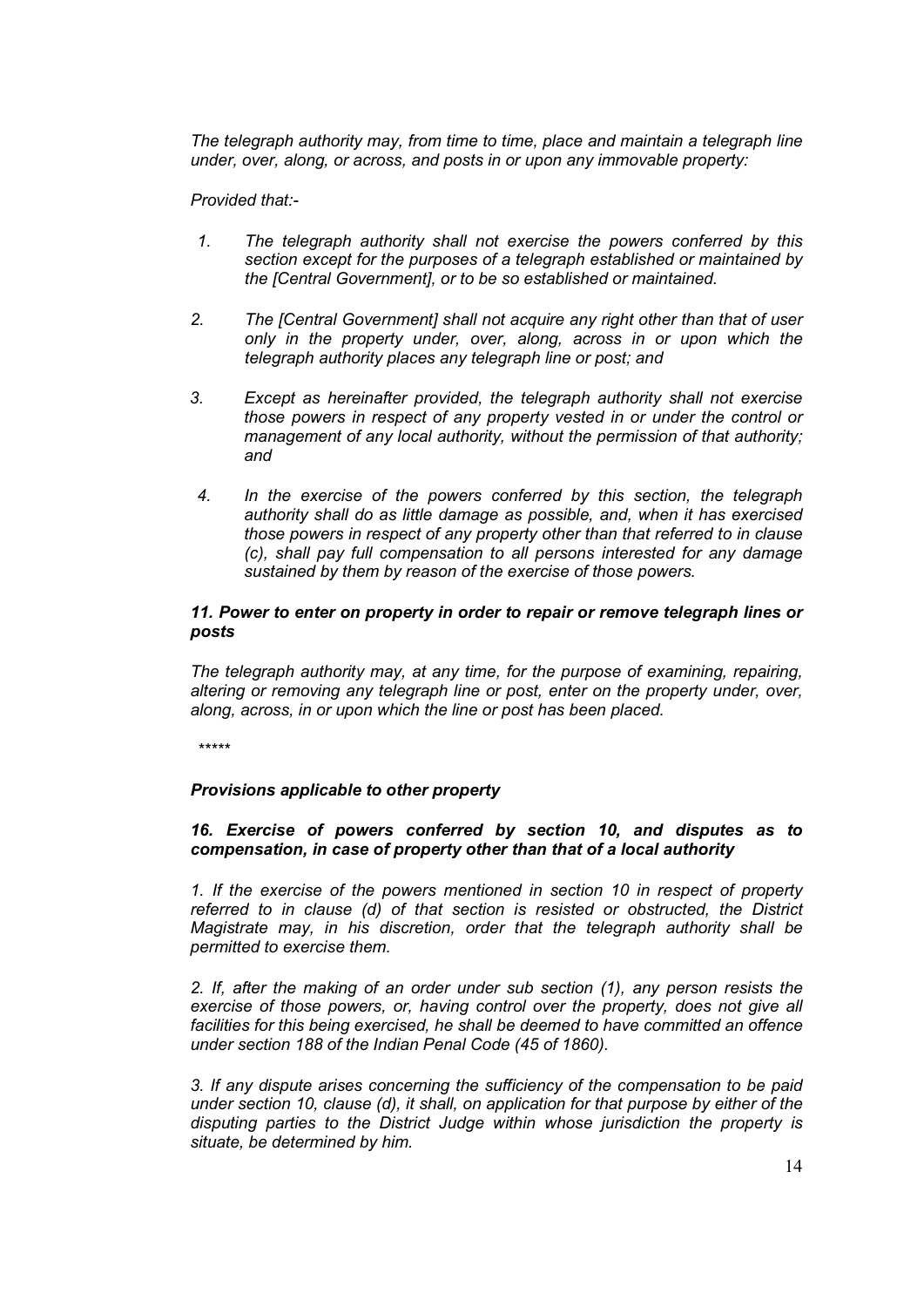*4. If any dispute arises as to the persons entitled to receive compensation, or as to the proportions in which the persons interested are entitled to share in it, the telegraph authority may pay into the Court of the District Judge such amount as he deems sufficient or, where all the disputing parties have in writing admitted the amount tendered to be sufficient or the amount has been determined under subsection (3), that amount; and the District Judge, after giving notice to the parties and hearing such of them as desire to be heard, shall determine the persons entitled to receive the compensation or, as the case may be, the proportions in which the persons interested are entitled to share in it.* 

*5. Every determination of a dispute by a District Judge under sub-section (3) or sub-section (4) shall be final:* 

*Provided that nothing in this sub-section shall affect the right of any person to recover by suit the whole or any part of any compensation paid by the telegraph authority, from the person who has received the same.* 

#### *17. Removal or alteration of telegraph line or post on property other than that of a local authority*

*Provided that, if compensation has been paid under section 10, clause (d) he shall, when making the requisition, tender to the telegraph authority the amount requisite to defray the expense of the removal or alteration, or half of the amount paid as compensation, whichever may be the smaller sum.* 

*1. When, under the foregoing provisions of this Act, a telegraph line or post has been placed by the telegraph authority under, over, along, across, in or upon any property, not being property vested in or under the control or management of a local authority, and any person entitled to do so desires to deal with that property in such a manner as to render it necessary or convenient that the telegraph line or post should be removed to another part thereof or to a higher or lower level or altered in form, he may require the telegraph authority to remove or alter the line or post accordingly:* 

*2. If the telegraph authority omits to comply with the requisition, the person making it may*  apply to the District Magistrate within whose jurisdiction the property is situated to order the *removal or alteration.* 

*3. A District Magistrate receiving an application under sub-section (2) may, in his discretion reject the same or make an order, absolutely or subject to conditions, for the removal of the telegraph line post to any other part of the property or to higher or lower level or for the alteration of its form; and the order so made shall be final. "*

8.7 On a careful reading of the above, it is noted that as per section 10 of Indian Telegraph Act, 1885, when the licensee exercised those powers in respect of any property other than that referred to in clause (c), shall pay full compensation to all persons interested for any damage sustained by them by reason of the exercise of those powers. Further as per section 16 of the said act, if any dispute arises concerning the sufficiency of the compensation to be paid under section 10, clause (d), it shall, on application for that purpose by either of the disputing parties to the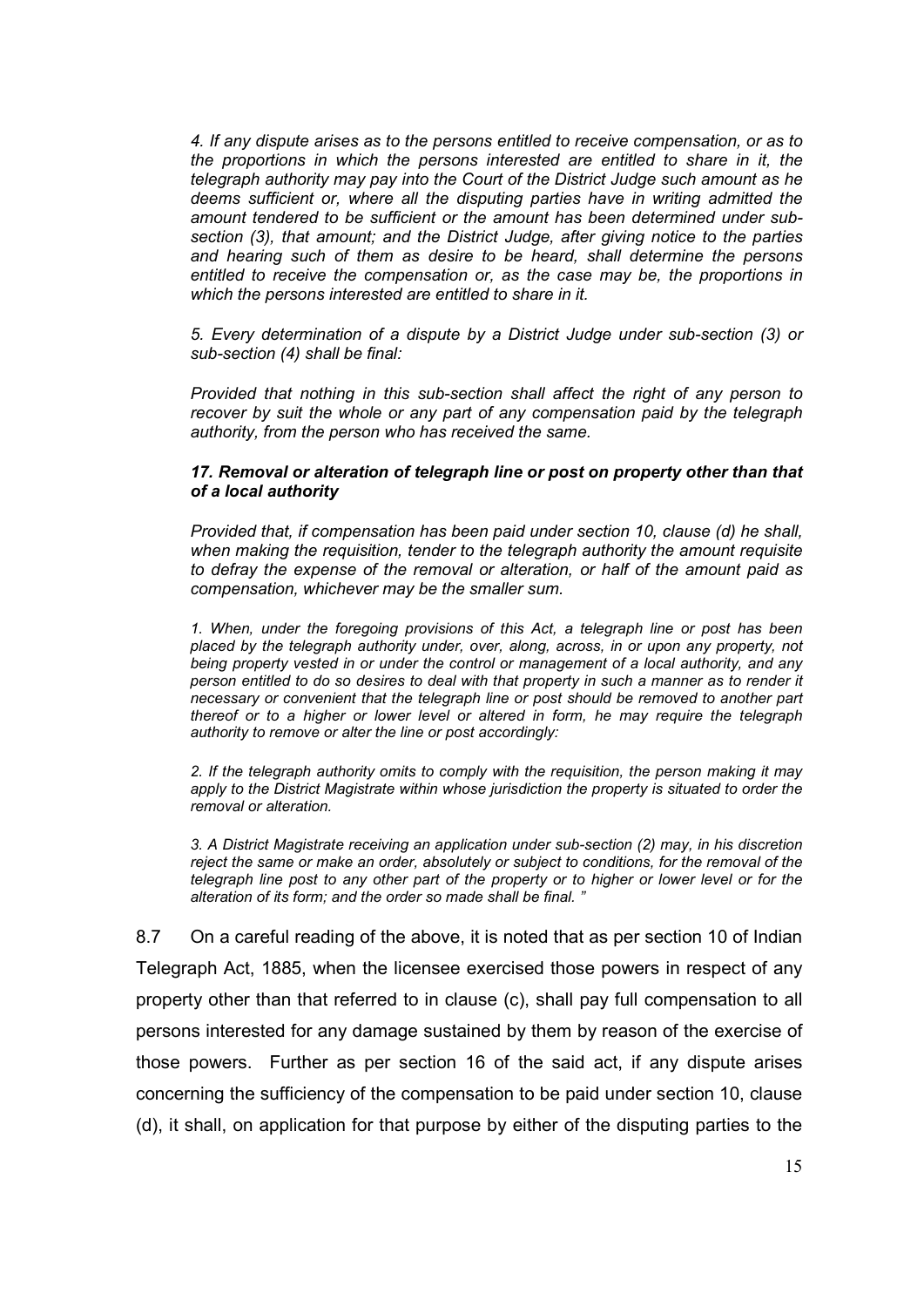District Judge within whose jurisdiction the property is situated, be determined by him.

8.8 Further as per section 17(2) of the act if the land owner requires the licensee to remove such lines and if the telegraph authority omits to comply with the requisition then the such person shall have to appeal to the District Magistrate within whose jurisdiction the property is situated to order the removal or alteration. As per section 17(3), a District Magistrate receiving an application under subsection (2) may, in his discretion reject the same or make an order, absolutely or subject to conditions, for the removal of the telegraph line post to any other part of the property or to higher or lower level or for the alteration of its form and the order so made shall be final.

8.9 In the case on hand, the Respondent has stated that the 33KV electric poles and lines have been erected about 60 years before. The appellant has stated that the Respondent has neither obtained consent from the previous owner nor paid any compensation to the previous owner and also not produced any document to prove the same. The Respondent has stated that the electric poles and lines were erected before 60 years itself and hence it is construed that the owner has consented as otherwise the poles and lines might not have been erected. However the Respondent has also not produced any document to prove the same. Hence the request of the appellant to shift the electric line free of cost which was erected 60 years before is not acceptable to me.

8.10 Further, the Consumer Grievance Redressal Forum and the Electricity Ombudsman can redress the grievances of the electricity consumers only as per the CGRF and Electricity Ombudsman Regulations, 2004 and the Regulations based on the Electricity Act, 2003. Hence, as per the Regulation 5(6) of Tamil Nadu Electricity Supply Code, the existing electric poles and lines can be shifted only if the cost of shifting is borne by the appellant under DCW scheme.

8.11 In view of the above, I am of the opinion that the request of the Appellant to shift the electric poles and lines without cost is not feasible.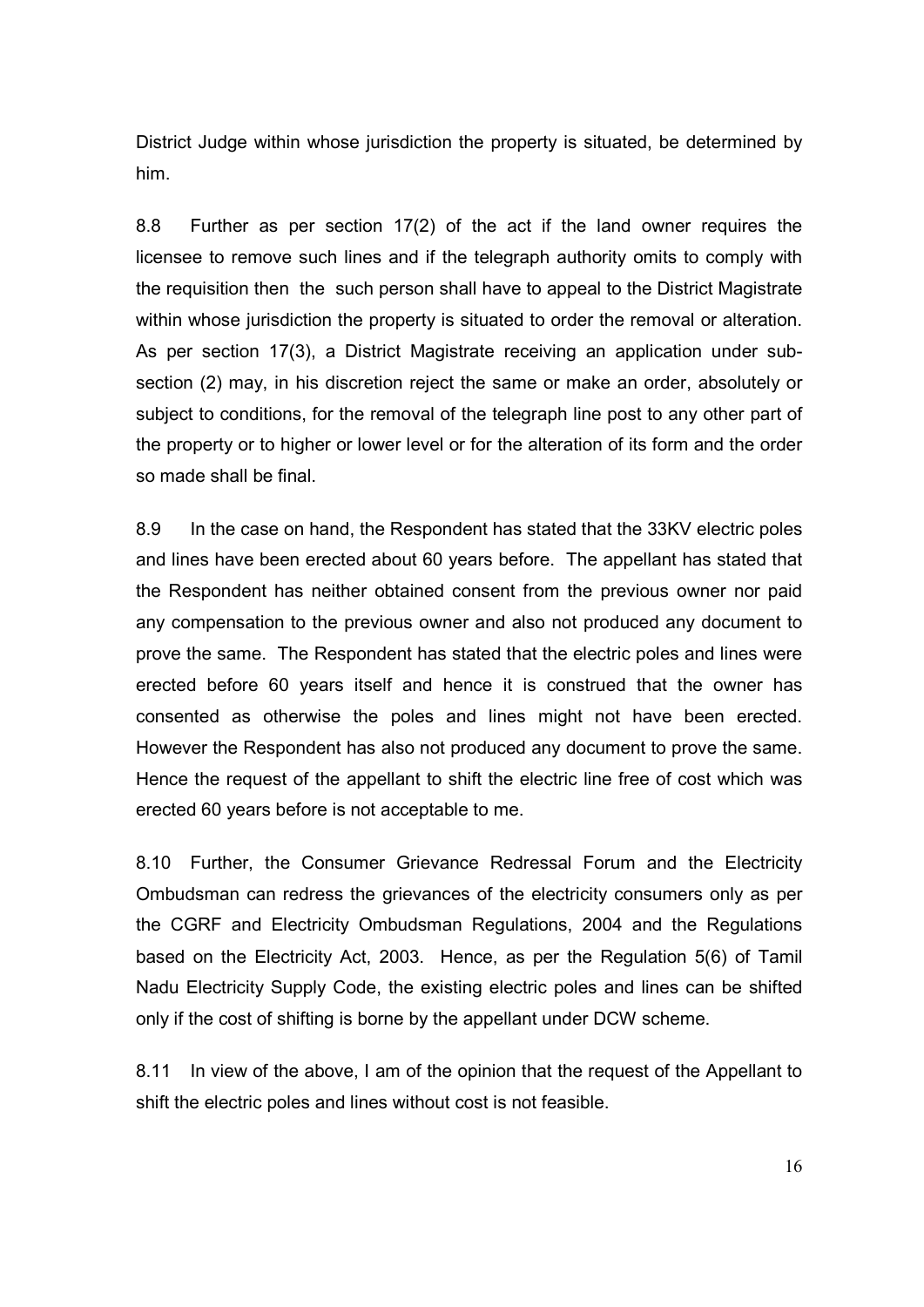8.12 The Appellant has stated that he approached the Assistant Engineer/Uthangarai-1 in December 2020 for shifting the electric poles and the lines but he didn't get response until 17.04.2021. The Respondent has also stated that the Appellant has given a representation to Assistant Engineer on 28.12.2020 for shifting the 33kv line. The Respondent, Assistant Engineer neither acknowledged the application nor responded to his request which is considered irresponsible. Hence as per Regulation 21(6) of the Tamil Nadu Electricity Distribution Standards of Performance Regulation 2004, I propose an award of compensation of maximum Rs.250/- to the Appellant to be paid by the Respondent, Assistant Engineer/Uthangarai-1. The attitude of the Respondent that the consumers are at his mercy is condemned.

### **9.0 Conclusion:**

9.1 As per my findings in para 8.0 above, the request of the appellant to shift the electric poles and lines without cost is not feasible.

9.2 The Respondent Assistant Engineer/Uthangarai-1 is directed to pay a compensation amount of maximum Rs.250/- to the Appellant towards not responding to the Appellant's representation. The compensation shall be paid within 15 days from the date of receipt of this order.

9.3 With the above findings the AP. No. 69 of 2021 is finally disposed of by the Electricity Ombudsman. No Costs.

> **(S. Devarajan)**  Electricity Ombudsman

"நுகா்வோா் இல்லையேல், நிறுவனம் இல்லை" "No Consumer, No Utility"

To 1. Thiru D.Sedhupathi, No. 161-2, Vengadathampathi (PO), Uthangarai Taluk, Krishnagiri district.